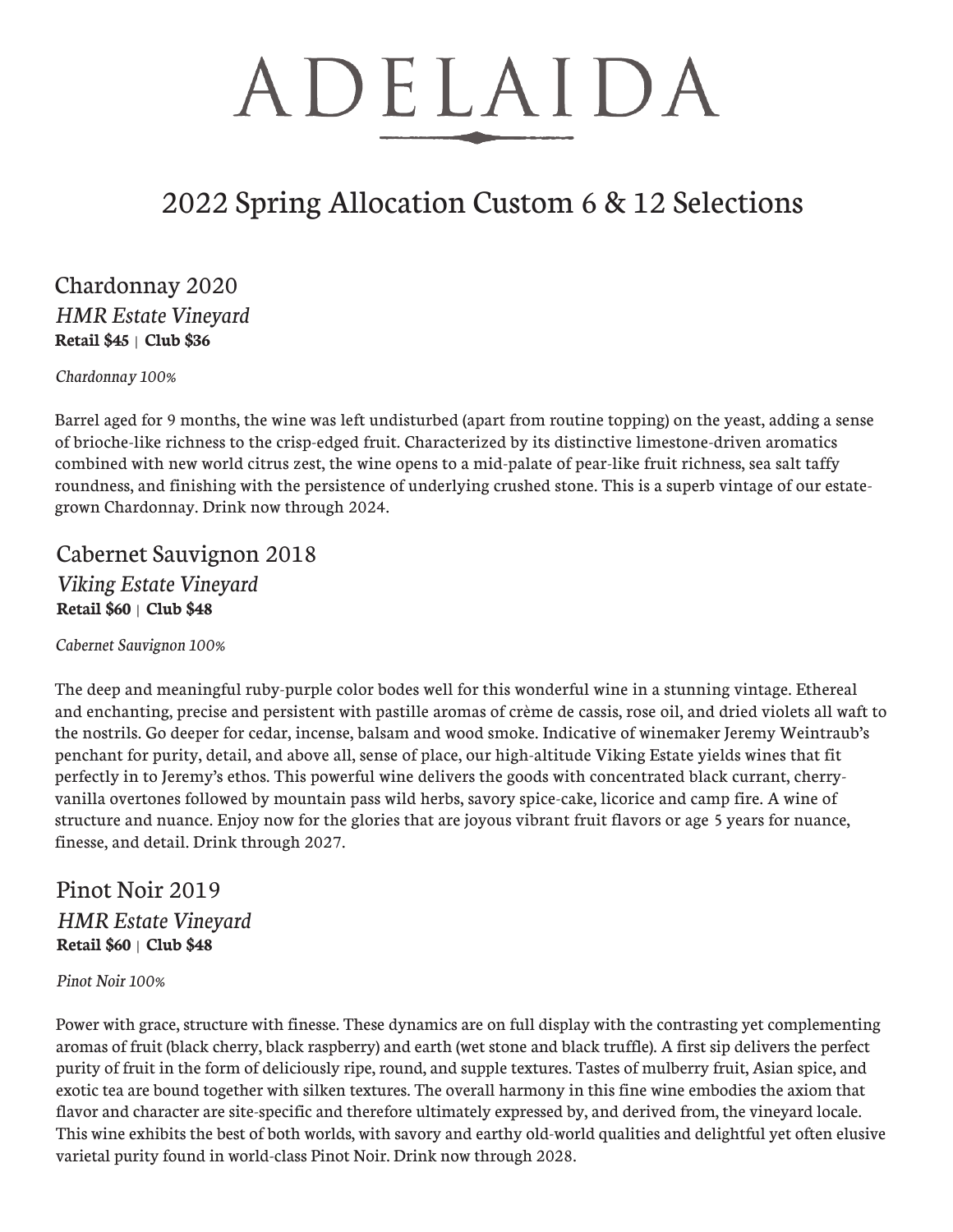### Syrah Signature 2019 *Anna's Estate Vineyard* **Retail \$75** | **Club \$60**

*Syrah 100%*

Anna's Syrah meets the eye with a brilliantly deep, dark purple display. The aromas of dark berries, cherry, exotic spices, violets, and white pepper reinforce the color and accentuate its brooding charecteristics. Olallieberry pie, forest moss, and soy sauce are center stage on the palate. As a whole, this robust yet polished wine shows Winemaker Jeremy Weintraub's penchant for deliciousness, superb balance, and freshness. Enjoy this now, as the 2019 vintage gave us "ready to drink" wines in abundance, but consider a few years in the cellar to calm and integrate the components, allowing the wine to age and gain refinement and purity. Drink now through 2029.

 *96 points | Jeb Dunnuck*

Anna's Red 2019 *Anna's Estate Vineyard* **Retail \$50** | **Club \$40**

*Mourvedre 26%, Syrah 23%, Petite Sirah 20%, Cinsaut 15%, Touriga Nacional 10%, Grenache 6%*

Anna's Red is a wine that does not highlight any distinctive varietal quality but instead celebrates the contents of its blend. The majority of the wine is composed of Syrah and Mourvedre, bringing notes of boysenberry, blueberry, and sagebrush to the glass. Petite Sirah brings deep purples to the wine's appearance and contributes aromas of chocolate and black pepper to the wine's flavor. The small portion of Cinsaut and Grenache lifts the floral aromatics and brings bright red-fruit flavor and a wine of balance. The final component, Touriga Nacional, adds aromatics of violet, mint, and cedar while also layering in substantial tannin to bolster the structure of the wine. Enjoy now through 2028

Zinfandel 2019 *Michael's Estate Vineyard* **Retail \$45** | **Club \$36**

*Zinfandel 100%*

Our Michael's Estate Vineyard yields a beautifully pure, balanced, and lifted Zinfandel. We attribute these qualities to the limestone-based soils found in only a few parts of the world. Once in the glass, the wine exudes the aromas of blueberry pie and nutmeg. The palate suggests flavors of raspberry, cardamom, and a noticeable oak influence. Enjoy now or lay on its side for up to 10 years. Enjoy through 2029.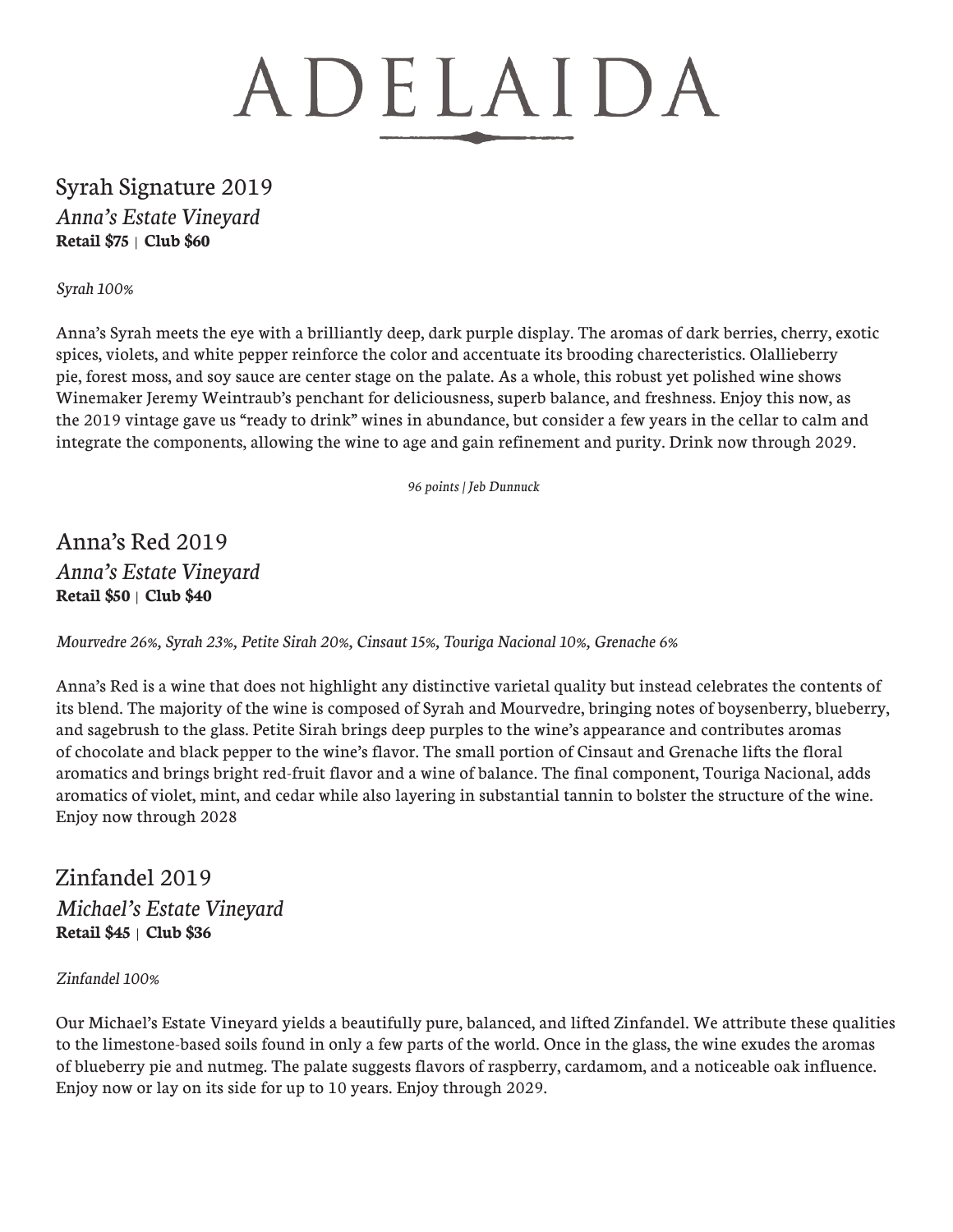### Anna's White 2020 *Anna's Estate Vineyard* **Retail \$40** | **Club \$32**

*Roussane 52%, Grenache 39%, Picpoul Blanc 9%*

This vintage of Anna's White brings to the stage a star trio of Adelaida's white varietals. Strikingly aromatic, this dry wine opens with aromas of salty ocean air, crushed seashell, and lemon zest. The palate shows yellow pear and fig sprinkled with candied ginger, rounded out with notes of warm pie crust and French baguette. It's a refreshing wine to sip well chilled at an alfresco lunch, yet with ample volume to enjoy with richer fall dishes. This is a superb vintage for our estate-grown white varietals. Drink now through 2023.

Counoise 2019 *Anna's Estate Vineyard* **Retail \$40** | **Club \$32**

#### *Counoise 100%*

Counoise is a high-quality grape prized for its complex spice and anise-like flavor. This wine is an integral component of southern Rhone-type blends. Counoise is rarely seen as a single varietal wine but has garnered the admiration of our visitors and tasting room staff alike. This wine has attention-holding aromatics of raspberry, wild strawberry, currant, and cranberry, coupled with hints of nutmeg, cinnamon stick, and anise. All these flavors lead to a vibrant, juicy mouthfeel of plum, cherry and licorice, wrapped up in a medium-bodied and delightful wine. Enjoy it slightly chilled. Drink through 2025.

Syrah 2018 *Anna's Estate Vineyard* **Retail \$45** | **Club \$36**

#### *Syrah 100%*

Jet black, with a richness and intensity of color ripe for diving into. Take in all the aromas of black fruits, hoisin sauce, crushed rocks, and wild things, it is all going on. Taste blackberries, plum sauce, cracked pepper, vanillachocolate-covered espresso beans. Eyes wide shut sees the feral suggestions that high-quality Syrah hints at along with a seemingly contradictory lavender and violet fragrance. Almost a red wine reduction shows all the concentration of flavors that is a fine Syrah, think Cabernet Franc meets Zinfandel. Fire up the grill, turn up the tunes and have fun, you deserve it. Drink now through 2025.